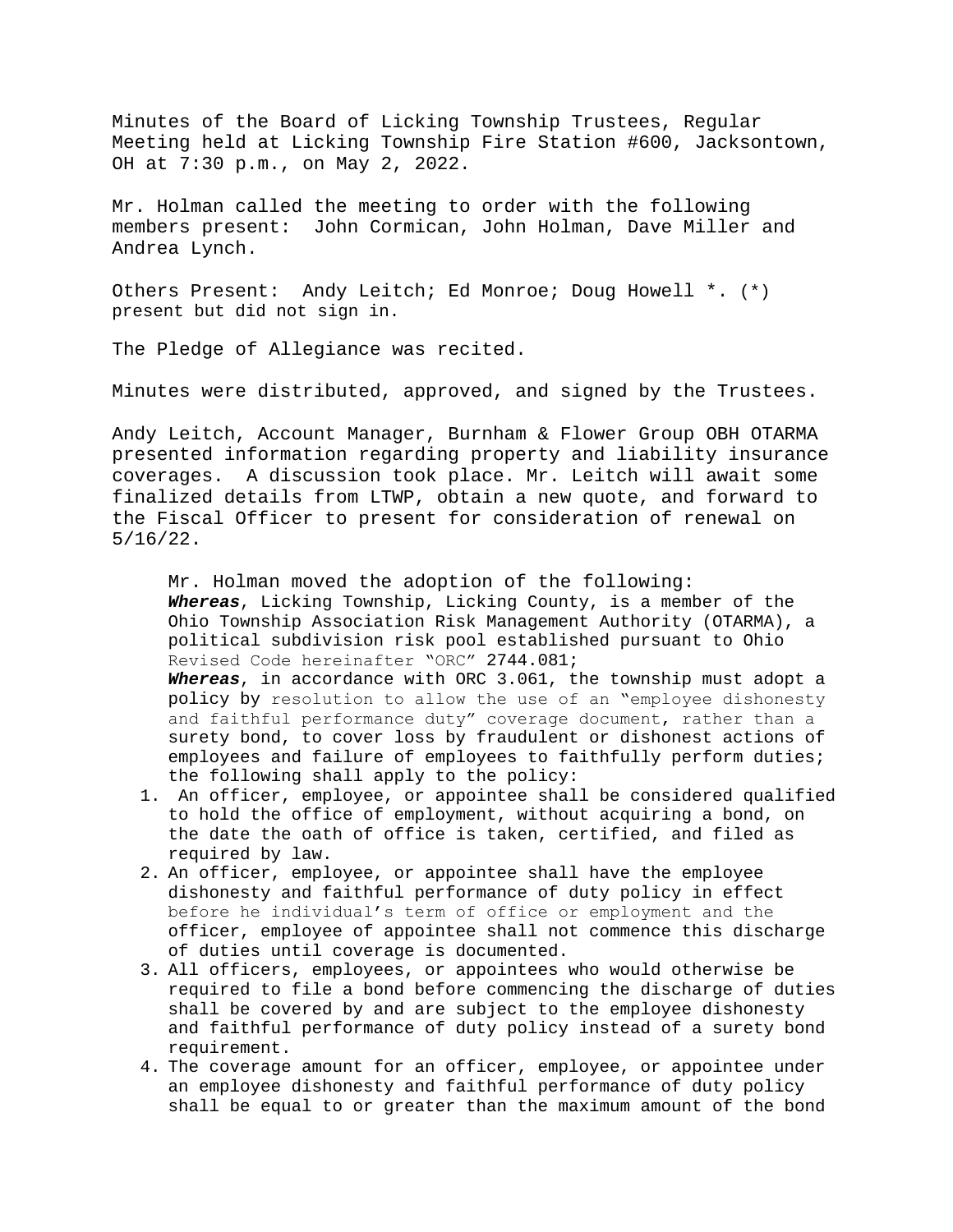otherwise required by law.

5. Elected officials, prior to taking the oath of office and holding office, shall obtain approval of the intent to use the township's OTARMA coverage agreement and affirm that the township's coverage complies with ORC 3.061. Said approval shall be obtained by Licking Township, Licking County.

*Whereas*, Licking Township, Licking County's employee dishonesty and faithful performance of duty policy through the OTARMA coverage document complies with ORC 3.061: and

*NOW THEREFORE BE IT RESOLVED*, that on this date the 2nd of May, 2022, the Licking Township, Licking County, hereby authorizes the township to purchase and use "employee dishonesty and faithful performance of duty policy" through OTARMA instead of individual surety bonds for officers, employees, and appointees who are otherwise required by law to acquire a bond before entering upon the discharge of duties.

Mr. Cormican seconded the motion. Roll Call: Cormican, yes; Holman, yes; Miller, yes.

The Board directed the Fiscal Officer to list the following individuals for coverage under the Faithful Performance of Duty Coverage: 3 LTWP Trustees; 1 Fiscal Officer/Zoning Clerk; 1 Zoning Inspector; 1 Fire Chief.

Mr. Miller made a motion to approve expenditures totaling \$76,559.64 Mr. Cormican seconded the motion. Roll Call: Cormican, yes; Holman, yes; Miller, yes.

There are funds on hand or in the process of collection to pay the attached listed bills, the state of state of the state of the state of  $\Gamma$ .

CORRESPONDENCE:

- 1. Ohio Division of Liquor Control re: Michael's Pizzeria
- 2. CMR Notice of Claim re: Damage to Windstream Cable sent to incorrect Licking Township.

Mrs. Lynch reported that the ARPA Report was filed by the 4/30/22 deadline.

Mrs. Lynch stated that she received and processed one public records request from SBA Communications dated 5/2/22.

Mr. Cormican reported that he inquired with the LCPO regarding availability of individuals to assist with township clean-up who have community service obligations.

There was no Fire Report.